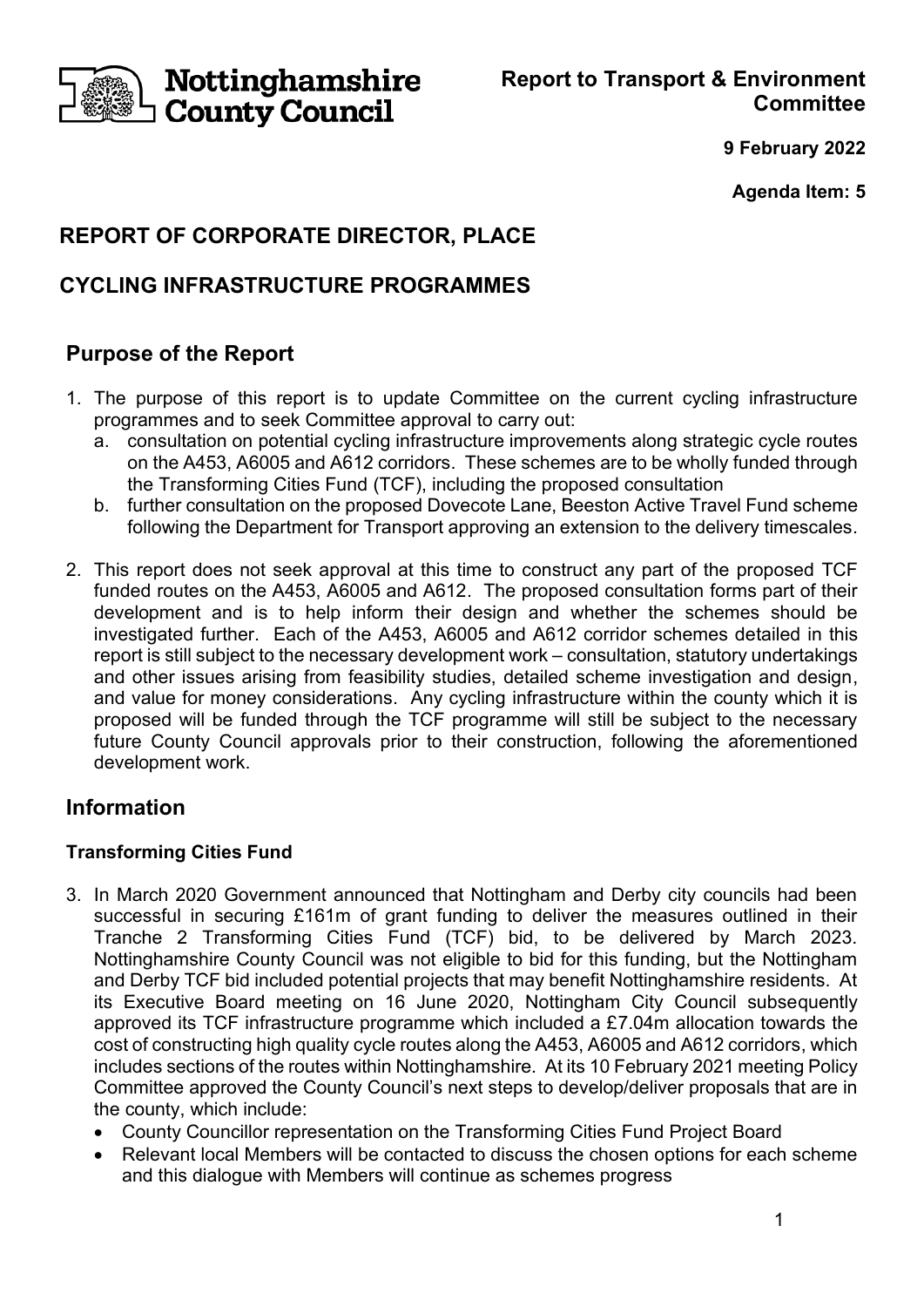- Subject to the Member consultation, public consultation will be scheduled in advance of any necessary planning application submission
- Following detailed design and consultation, scheme proposals will be subject to consideration and approval at a future Communities and Place Committee meeting before scheme delivery.
- 4. In line with government advice, funding made available by government for cycling infrastructure improvements is prioritised on the delivery of strategic routes identified as priorities in a highway authority's Local Cycling & Walking Infrastructure Plan (LCWIP). The County Council has developed a D2N2 areawide LCWIP in partnership with Derby city, Derbyshire county and Nottingham city councils. All three routes form part of the County Council's draft strategic cycle network being developed as part of the draft Local Cycling and Walking Infrastructure Plan (LCWIP) and have been identified as priorities during route assessment and public consultation. Consequently, on completion of the draft D2N2 LCWIP, the County Council's provisional Nottinghamshire priority cycling corridors were approved at 3 September 2020 Communities & Place Committee and included those routes which "have already secured funding through the Transforming Cities Programme".
- 5. As a result subject to formal approval at a later date the County Council supports the improvement/development of these routes in principle pending the outcome of public consultation and detailed design work. Funding them through the TCF initiative would represent a significant external contribution towards the cost of constructing and upgrading the County's strategic cycle network.
- 6. Preliminary design work was therefore undertaken on potential improvements along each of the three corridors funded by the City Council from its TCF allocation. The preliminary design work on all three projects has now been completed; and the City Council is keen to progress to public consultation which will help inform a future County Council Committee report to enable members to determine whether schemes on Nottinghamshire highway should proceed to construction. The first stage of this consultation was with the affected local members, several of which have expressed concerns about some elements of the proposals.
- 7. It should be highlighted that approval is only being sought for consultation on the proposals and in line with the approvals granted at 10 February 2021 Policy Committee, any highways proposals delivered through the TCF programme are still subject to the necessary County Council approvals following detailed design and consultation.
- 8. The concerns of local members will be considered wherever possible and will be incorporated as part of the ongoing scheme design; and in the development of the final proposals. It is proposed that the public consultation is undertaken in order to gauge the level of local support for the proposals and to add to the members' comments in order to help inform the final scheme designs.
- 9. Should Committee wish to proceed with the public consultation, it is proposed that a future report will be presented to members to:
	- summarise the feedback from the consultation
	- advise on changes to the proposals following the feedback from the members and public consultation – including specific details of each of the proposed schemes
	- help enable members to determine which proposals should proceed to detailed design and possible construction. Any members' concerns that are not addressed within the designs following the public consultation will be highlighted as part of this proposed report.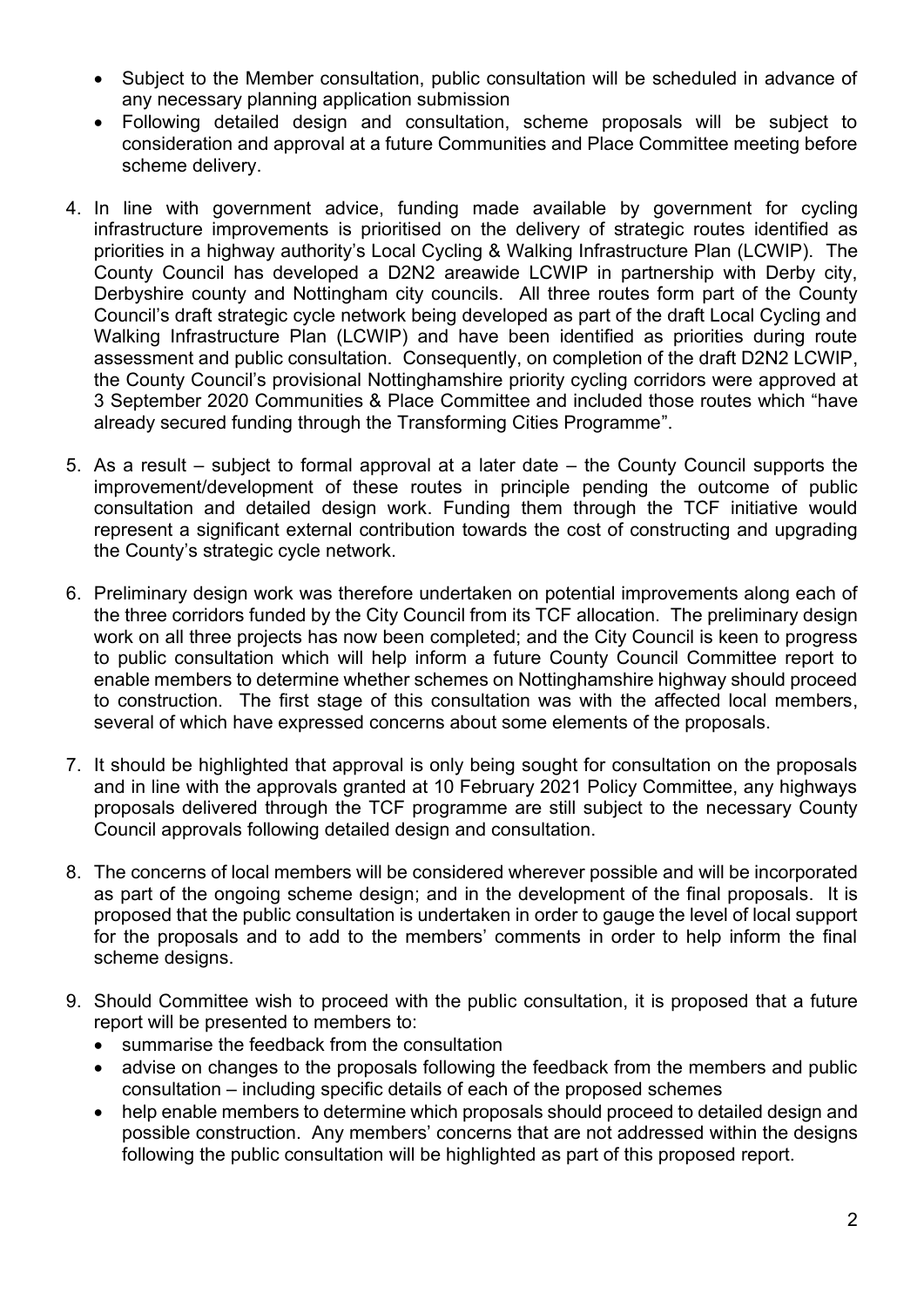#### Summary of Proposals

- 10.**A453 corridor (see appendix 1):** A shared use footway constructed along the former A453 between the City/County boundary at Clifton and the East Midlands Parkway station at Ratcliffe on Soar. The route then continues south to the County/Leicestershire boundary at Kegworth, with a spur to Sutton Bonington to serve the University student population at that campus.
- 11.**A612 corridor (see appendix 2):** Widening the existing shared use footway between Mile End Road and Private Road Number 1. This will require the narrowing of the existing carriageway in order to avoid the need to remove a significant number of mature trees and vegetation alongside the route. The carriageway narrowing will not affect road capacity. The proposed scheme extends the existing high quality cycle route along the A612 and forms the first phase of a long-term aspiration to upgrade the existing cycle facilities along the length of the A612 to Burton Joyce.
- 12.**A6005 corridor (see appendix 3):** A mixture of signed routes using quiet residential roads, shared use footways and, where possible, high quality segregated cycle track. It should be noted that one of the proposals would require the loss of several mature trees although there is an opportunity to replace the lost trees with a larger number within the project resulting in an overall net gain in tree specimens. However, this is dependent on specific proposed measures being retained in the final design.

# **Active Travel Fund Tranche 2 programme**

- 13.At its 13 October 2021 meeting Transport & Environment Committee approved the delivery of cycle/footway improvements on High Pavement, Sutton in Ashfield and Regatta Way, West Bridgford. Construction of the High Pavement, Sutton in Ashfield and Regatta Way, West Bridgford segregated cycleways started in January 2022 and both schemes are currently scheduled to be completed by the end of May 2022.
- 14. At its 5 January 2022 meeting Transport & Environment Committee approved the introduction of a point closure on Dovecote Lane, Beeston as an Experimental Traffic Regulation Order. Following its approval a number of concerns about the proposals have been raised by the local community. In response to these concerns the Council has negotiated an extension to the delivery timescales with the Department for Transport, meaning any proposed scheme can now be delivered next financial year. The extension will enable additional consultation to be undertaken to further consider concerns from the local community prior to the introduction of a scheme.

## **Further scheme/programme development, design, and consultation**

15.Each of the schemes detailed in this report is still subject to the necessary consultation, statutory undertakings and other issues arising from feasibility studies, detailed scheme investigation, and design; and value for money considerations. This will involve consultation and/or pro-active information provision on the schemes. Formal consultation will be undertaken on all schemes that require statutory consultation. These include any schemes that require a formal Traffic Regulation Order and include the introduction of (or changes to) parking restrictions, changes to mandatory speed limits, and changes that ban traffic movements. Non-statutory consultation, or information provision (i.e., informing people that works will take place) will also be undertaken with households and businesses immediately adjacent to schemes that fall wholly within the highway boundary such as new crossing facilities, or new footways and cycleways.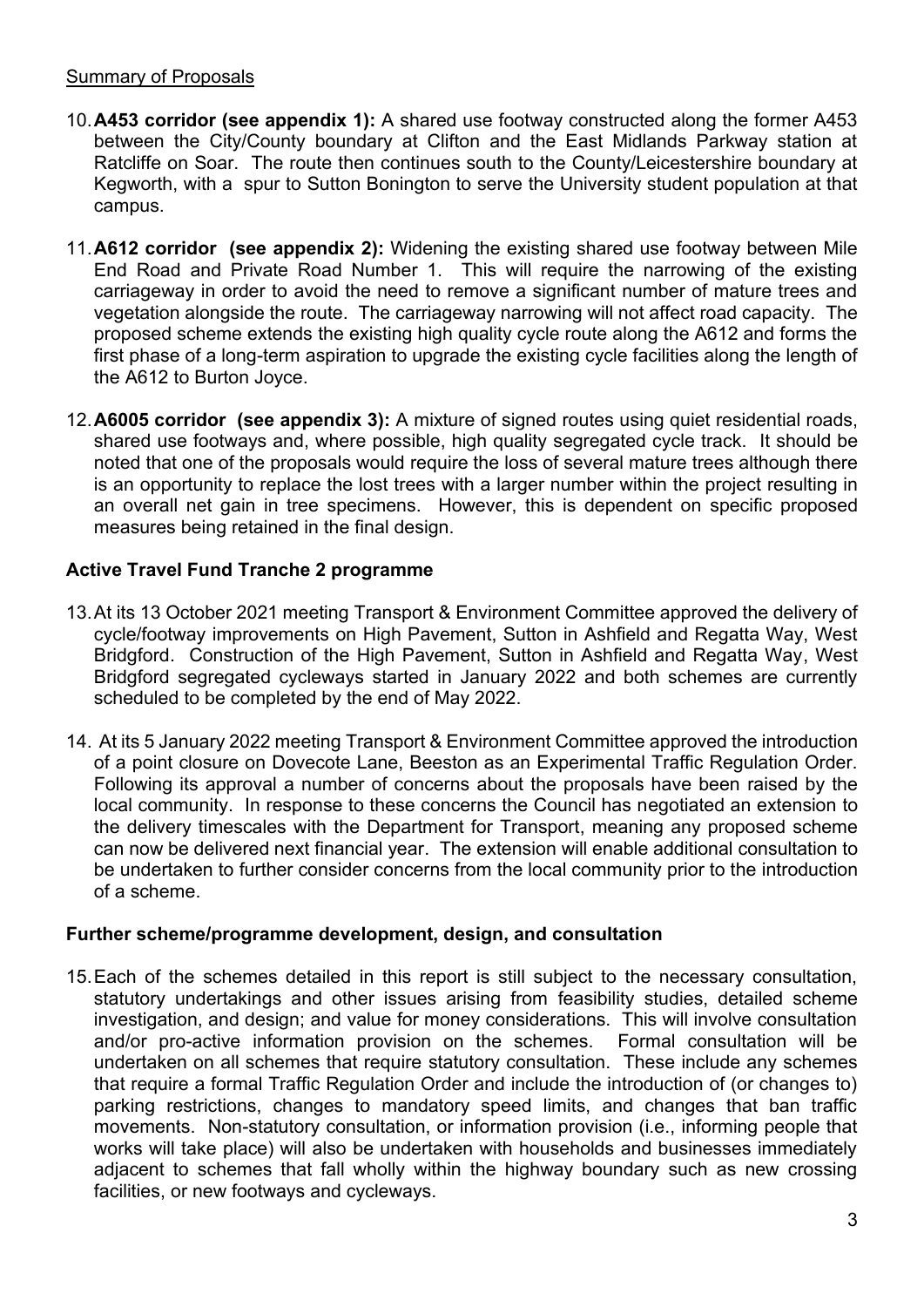## **Other Options Considered**

16.The options currently being considered are set out within this report.

### **Reason/s for Recommendation/s**

17.The project detailed within this report has been developed to help ensure delivery of County Council priorities, national priorities and local transport goals and objectives. The measures detailed in the report have been developed to reflect a balance of delivery of the County Council's strategic and transport objectives, member, public and stakeholder requests and priorities, evidence of need (including technical analysis), and value for money.

# **Statutory and Policy Implications**

18.This report has been compiled after consideration of implications in respect of crime and disorder, data protection and information governance finance, human resources, human rights, the NHS Constitution (public health services), the public sector equality duty, safeguarding of children and adults at risk, service users, smarter working, sustainability and the environment and where such implications are material they are described below. Appropriate consultation has been undertaken and advice sought on these issues as required.

#### **Financial Implications**

- 19.There are no financial implications for the County Council arising from undertaking consultation on the proposed TCF cycling infrastructure improvements as these are to be funded by Nottingham City Council from its TCF allocation. In line with the approvals granted at 10 February 2021 Policy Committee, any highways proposals delivered through the TCF programme will be subject to necessary County Council approvals.
- 20.The proposed consultation on the Dovecote Lane, Beeston will be funded from the County Council's Active Travel Fund allocation.

#### **Public Sector Equality Duty implications**

21.The programme detailed within this report complies with the Public Sector Equality Duty. An equality impact assessment was undertaken on the Nottinghamshire Local Transport Plan 2011/12-2025/26 in March 2011 to ensure that the strategy and its capital programmes to deliver it met the duty. Equality impact assessments of each of the individual elements of the TCF cycling infrastructure improvements will be undertaken by project managers as part of the scheme development to ensure that they comply with the Public Sector Equality Duty, based on advice from the policy and equality officers.

#### **Implications for Sustainability and the Environment**

22.Surveys undertaken with the public and local businesses identified reducing traffic congestion as the highest transport priority for both groups. The County Council also has a statutory obligation to address air quality issues resulting from road traffic on its managed roads. The TCF cycling infrastructure improvements programme and specific scheme contained within this report has been developed to help address congestion, reduce carbon emissions, and its knock-on effects on air quality and its impacts on local communities. The recycling of materials and aggregates is also considered when delivering highways schemes whenever possible.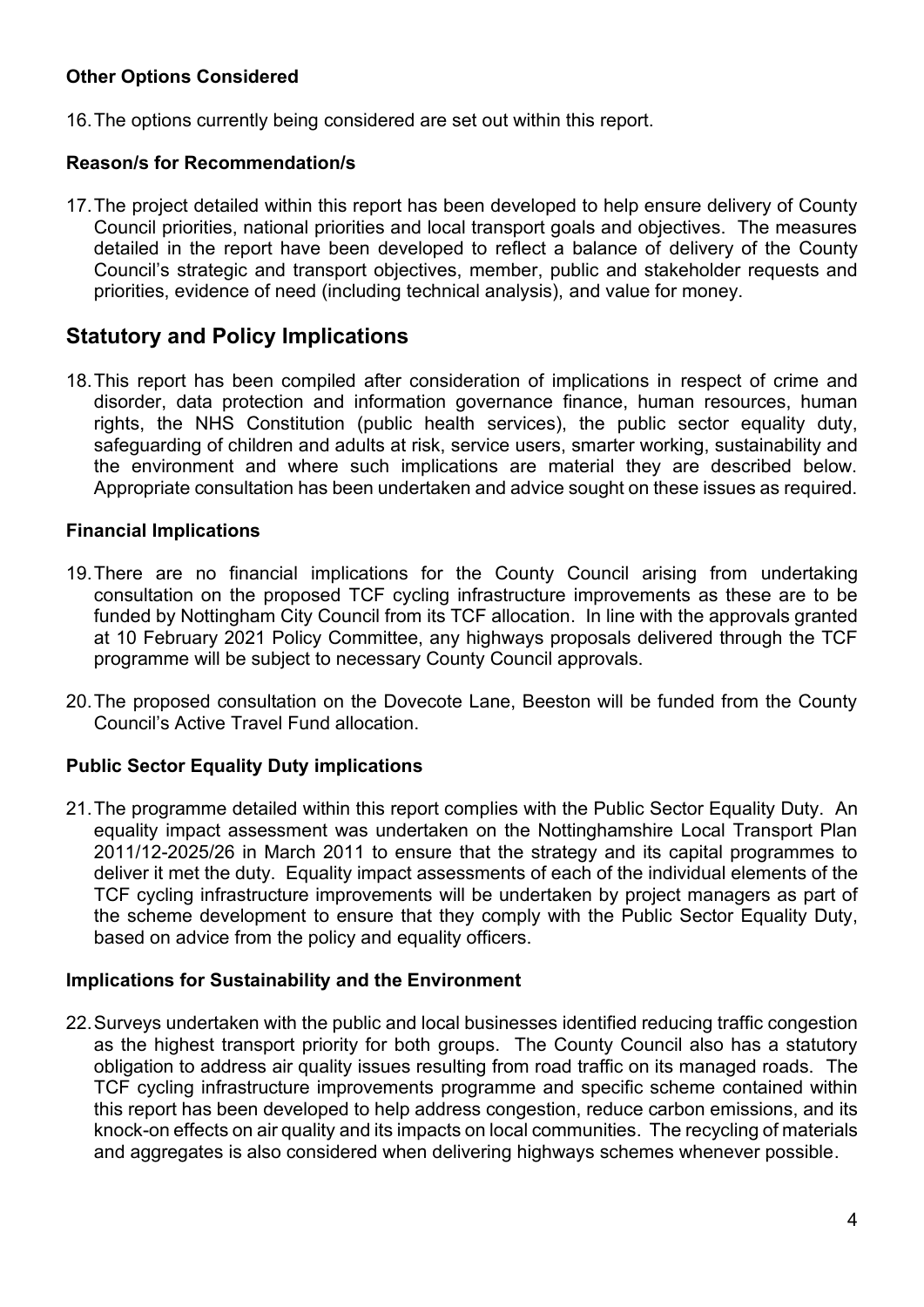# **RECOMMENDATIONS**

It is recommended that Committee approves undertaking public consultation on:

- 1) the potential TCF funded cycling infrastructure improvements along strategic cycle routes on the A453, A6005 and A612 corridors, as set out in this report
- 2) the proposed Dovecote Lane, Beeston Experimental Traffic Regulation Order set out in the 5 January 2022 Transport & Environment Committee report.

## **Adrian Smith Corporate Director, Place**

## **For any enquiries about this report please contact:**

Paul Hillier – Local Transport Plan Officer, Local Transport Plans & Programme Development

#### **Constitutional Comments (ELP 01/02/2022)**

23.The recommendations fall within the delegation to Transport & Environment Committee by virtue of its frame of reference.

#### **Financial Comments (RWK 31/01/2022)**

24.There are no additional financial implications for the County Council arising directly from the report. The costs of undertaking public consultation for the TCF funded cycling infrastructure improvements along strategic cycle routes are to be funded by the City Council, and the costs of consultation on the Dovecote Lane, Beeston proposals will be funded by the County Council from its existing revenue allocation for the Active Travel Fund.

#### **Background Papers and Published Documents**

Except for previously published documents, which will be available elsewhere, the documents listed here will be available for inspection in accordance with Section 100D of the Local Government Act 1972.

- Nottinghamshire Local Transport Plan Strategy 2011/12-2025/26
- D2N2 Local Cycling and Walking Infrastructure Plan 3 September 2020 Communities & Place Committee report
- Annual Budget 2021/22 25 February 2021 County Council meeting
- Provisional Highways Capital & Revenue Programmes 2021/22 7 January 2021 Communities & Place Committee report
- Transforming Cities Fund Scheme Update and Funding Agreements 10 February 2021 Policy Committee report
- Highways Capital & Revenue Programmes 2021/22 15 June 2021 Transport & Environment Committee report
- Active Travel Fund Tranche 2 Infrastructure Programme 13 October 2021 Transport & Environment Committee report
- Active Travel Fund Tranche 2 Infrastructure Programme 5 January 2022 Transport & Environment Committee report